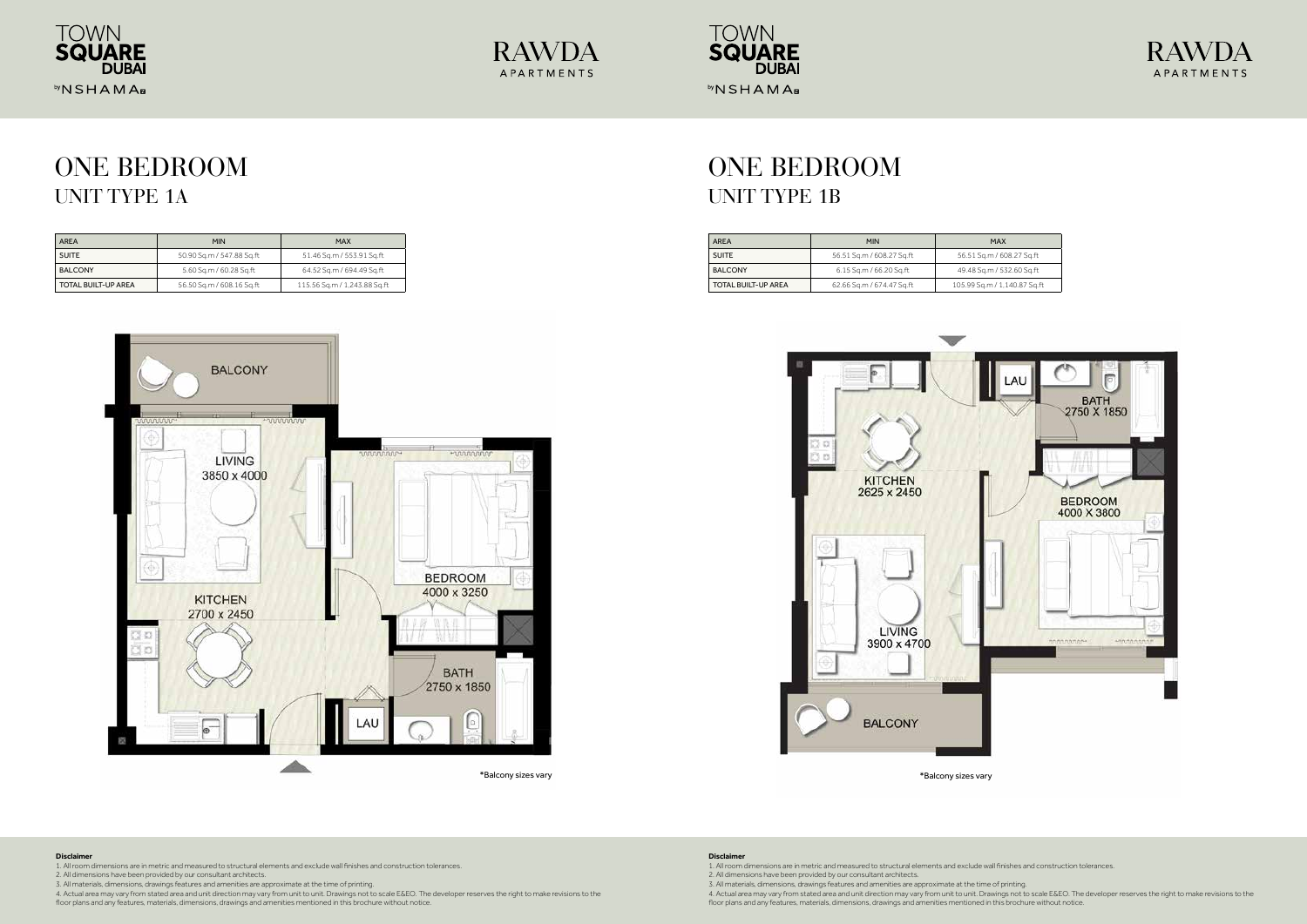### **Disclaimer**

- 1. All room dimensions are in metric and measured to structural elements and exclude wall finishes and construction tolerances.
- 2. All dimensions have been provided by our consultant architects.
- 3. All materials, dimensions, drawings features and amenities are approximate at the time of printing.
- 4. Actual area may vary from stated area and unit direction may vary from unit to unit. Drawings not to scale E&EO. The developer reserves the right to make revisions to the
- floor plans and any features, materials, dimensions, drawings and amenities mentioned in this brochure without notice.

3. All materials, dimensions, drawings features and amenities are approximate at the time of printing. 4. Actual area may vary from stated area and unit direction may vary from unit to unit. Drawings not to scale E&EO. The developer reserves the right to make revisions to the floor plans and any features, materials, dimensions, drawings and amenities mentioned in this brochure without notice.



### **Disclaimer**

1. All room dimensions are in metric and measured to structural elements and exclude wall finishes and construction tolerances. 2. All dimensions have been provided by our consultant architects.







## TWO BEDROOM UNIT TYPE 2A

### TWO BEDROOM UNIT TYPE 2B



| <b>AREA</b>         | <b>MIN</b>                | <b>MAX</b>                   |
|---------------------|---------------------------|------------------------------|
| <b>SUITE</b>        | 77.85 Sq.m / 837.97 Sq.ft | 79.71 Sq.m / 857.99 Sq.ft    |
| <b>BALCONY</b>      | 6.10 Sq.m / 65.66 Sq.ft   | 149.10 Sq.m / 1,604.90 Sq.ft |
| TOTAL BUILT-UP AREA | 84.13 Sq.m / 905.57 Sq.ft | 227.99 Sq.m / 2,454.06 Sq.ft |

| <b>AREA</b>         | <b>MIN</b>                | <b>MAX</b>                   |
|---------------------|---------------------------|------------------------------|
| <b>SUITE</b>        | 76.58 Sq.m / 824.30 Sq.ft | 76.58 Sq.m / 824.30 Sq.ft    |
| <b>BALCONY</b>      | 6.70 Sq.m / 72.12 Sq.ft   | 64.49 Sq.m / 694.16 Sq.ft    |
| TOTAL BUILT-UP AREA | 83.28 Sq.m / 896.42 Sq.ft | 141.07 Sq.m / 1,518.46 Sq.ft |